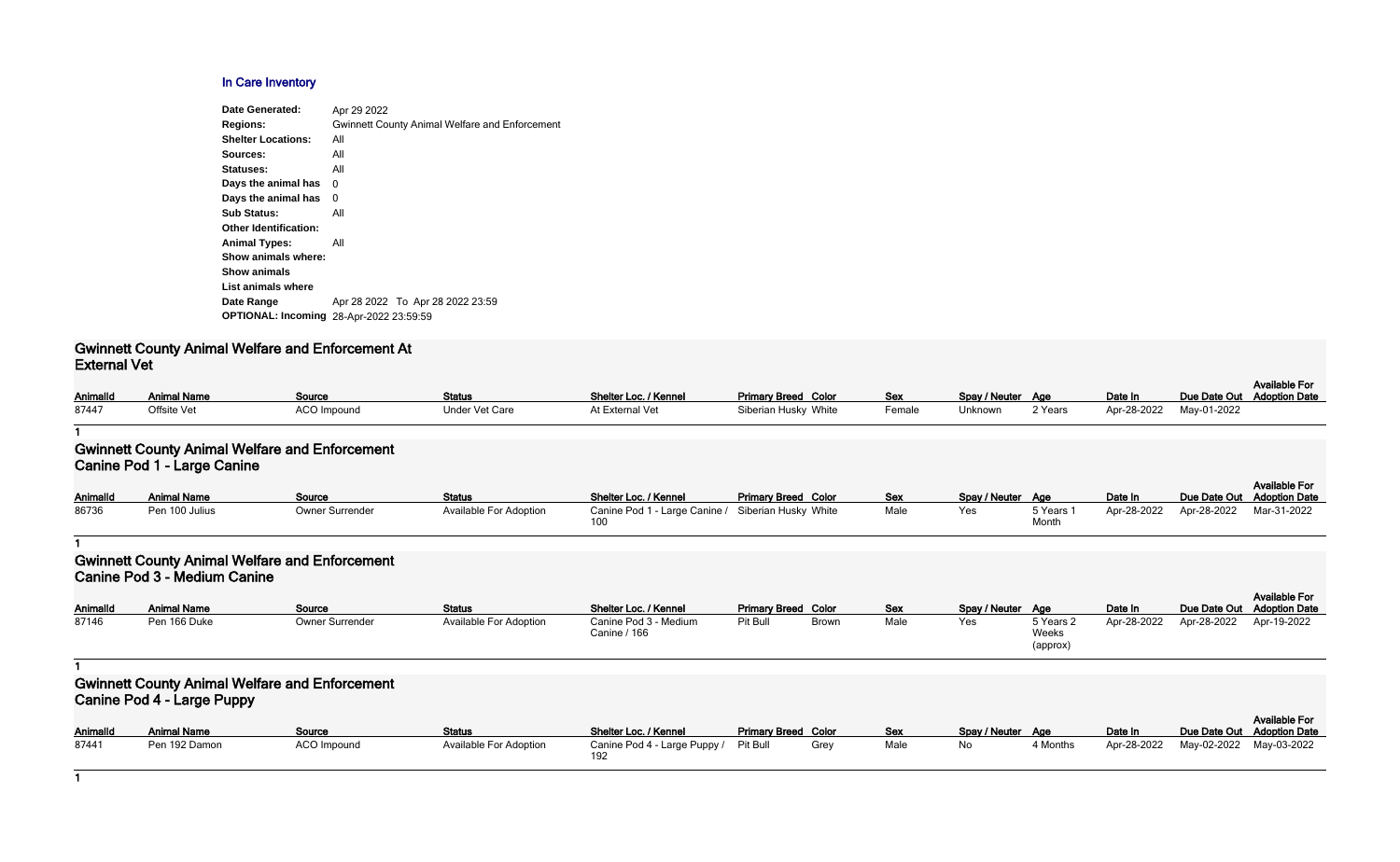### **Gwinnett County Animal Welfare and Enforcement Canine Pod 4 - Large Puppy Annex**

| <b>AnimalId</b> | <b>Animal Name</b> | Source      | <b>Status</b>                 | Shelter Loc. / Kennel                     | <b>Primary Breed Color</b> |                | <b>Sex</b> | Spay / Neuter Age |         | Date In | Due Date Out Adoption Date | <b>Available For</b>                |
|-----------------|--------------------|-------------|-------------------------------|-------------------------------------------|----------------------------|----------------|------------|-------------------|---------|---------|----------------------------|-------------------------------------|
| 87416           | Pen 198 Gabriel    | ACO Impound | <b>Available For Adoption</b> | Canine Pod 4 - Large Puppy<br>Annex / 198 | Pit Bull                   | <b>Brindle</b> | Male       | No                | 3 Years |         |                            | Apr-28-2022 May-02-2022 May-03-2022 |

**1**

### **Gwinnett County Animal Welfare and Enforcement Canine Pod 5 - Small Puppy Annex**

|          | .                  |             |                               |                            |                            |       |            |                   |         |         |                                     |
|----------|--------------------|-------------|-------------------------------|----------------------------|----------------------------|-------|------------|-------------------|---------|---------|-------------------------------------|
|          |                    |             |                               |                            |                            |       |            |                   |         |         | <b>Available For</b>                |
| Animalld | <b>Animal Name</b> | Source      | <b>Status</b>                 | Shelter Loc. / Kennel      | <b>Primary Breed Color</b> |       | <b>Sex</b> | Spay / Neuter Age |         | Date In | Due Date Out Adoption Date          |
| 87418    | Pen 228d Camellia  | ACO Impound | <b>Available For Adoption</b> | Canine Pod 5 - Small Puppy | Chihuahua                  | Black | Female     | No                | 2 Years |         | Apr-28-2022 May-02-2022 May-03-2022 |
|          |                    |             |                               | Annex / 228                |                            |       |            |                   |         |         |                                     |

**1**

# **Gwinnett County Animal Welfare and Enforcement In Foster**

| Animalld | <b>Animal Name</b>       | Source             | <b>Status</b>                | Shelter Loc. / Kennel | <b>Primary Breed Color</b>  |              | Sex    | Spay / Neuter Age |         | Date In     | Due Date Out | <b>Available For</b><br><b>Adoption Date</b> |
|----------|--------------------------|--------------------|------------------------------|-----------------------|-----------------------------|--------------|--------|-------------------|---------|-------------|--------------|----------------------------------------------|
| 87419    | In Foster Zara           | <b>ACO</b> Impound | Protective Custody In Foster | In Foster             | American Pit<br>Bull        | <b>Black</b> | Female | Unknown           | 3 Weeks | Apr-28-2022 | Apr-28-2022  |                                              |
| 87420    | In Foster Owen Grady     | ACO Impound        | Protective Custody In Foster | In Foster             | American Pit<br>Bull        | White        | Male   | Unknown           | 3 Weeks | Apr-28-2022 | Apr-28-2022  |                                              |
| 87421    | In Foster Claire Dearing | ACO Impound        | Protective Custody In Foster | In Foster             | <b>American Pit</b><br>Bull | Brown        | Female | Unknown           | 3 Weeks | Apr-28-2022 | Apr-28-2022  |                                              |
| 87422    | In Foster Allan Grant    | ACO Impound        | Protective Custody In Foster | In Foster             | American Pit<br>Bull        | White        | Male   | Unknown           | 3 Weeks | Apr-28-2022 | Apr-28-2022  |                                              |
| 87423    |                          | <b>ACO</b> Impound | Protective Custody In Foster | In Foster             | <b>American Pit</b><br>Bull | White        | Male   | Unknown           | 3 Weeks | Apr-28-2022 | Apr-28-2022  |                                              |
| 87424    | In Foster Ellie Sattler  | ACO Impound        | Protective Custody In Foster | In Foster             | American Pit<br>Bull        | White        | Female | Unknown           | 3 Weeks | Apr-28-2022 | Apr-28-2022  |                                              |

**6**

# **Gwinnett County Animal Welfare and Enforcement Neglect Feline/ Maternity**

|                 |                    |             |                                                         |                                |                                         |            |                   |         |             |                         | <b>Available For</b>    |
|-----------------|--------------------|-------------|---------------------------------------------------------|--------------------------------|-----------------------------------------|------------|-------------------|---------|-------------|-------------------------|-------------------------|
| <b>AnimalId</b> | <b>Animal Name</b> | Source      | <b>Status</b>                                           | Shelter Loc. / Kennel          | <b>Primary Breed Color</b>              | <b>Sex</b> | Spay / Neuter Age |         | Date In     | Due Date Out            | <b>Adoption Date</b>    |
| 87398           | Nf-06 Scott        | ACO Impound | Awaiting Vet Exam / Health<br>Check                     | Neglect Feline/ Maternity / 6  | Domestic Short Brown Tabby Male<br>Hair |            | Unknown           |         | Apr-28-2022 |                         | May-07-2022 May-09-2022 |
| 87425           | <b>Nf-28</b>       | ACO Impound | Awaiting Vet Exam / Health<br>Check                     | Neglect Feline/ Maternity / 28 | Domestic Short Grey Tabby<br>Hair       | Female     | No                | 2 Years | Apr-28-2022 | May-02-2022 May-03-2022 |                         |
| 87426           | <b>Nf-29</b>       | ACO Impound | Available for Adoption -<br><b>Awaiting Spay/Neuter</b> | Neglect Feline/ Maternity / 29 | Domestic Short Black<br>Hair            | Female     | Unknown           | Young   | Apr-28-2022 | Apr-29-2022             |                         |
| 87427           | Nf-29              | ACO Impound | Available for Adoption -<br><b>Awaiting Spay/Neuter</b> | Neglect Feline/ Maternity / 29 | <b>Domestic Short Black</b><br>Hair     | Female     | No                | Adult   | Apr-28-2022 | Apr-29-2022             |                         |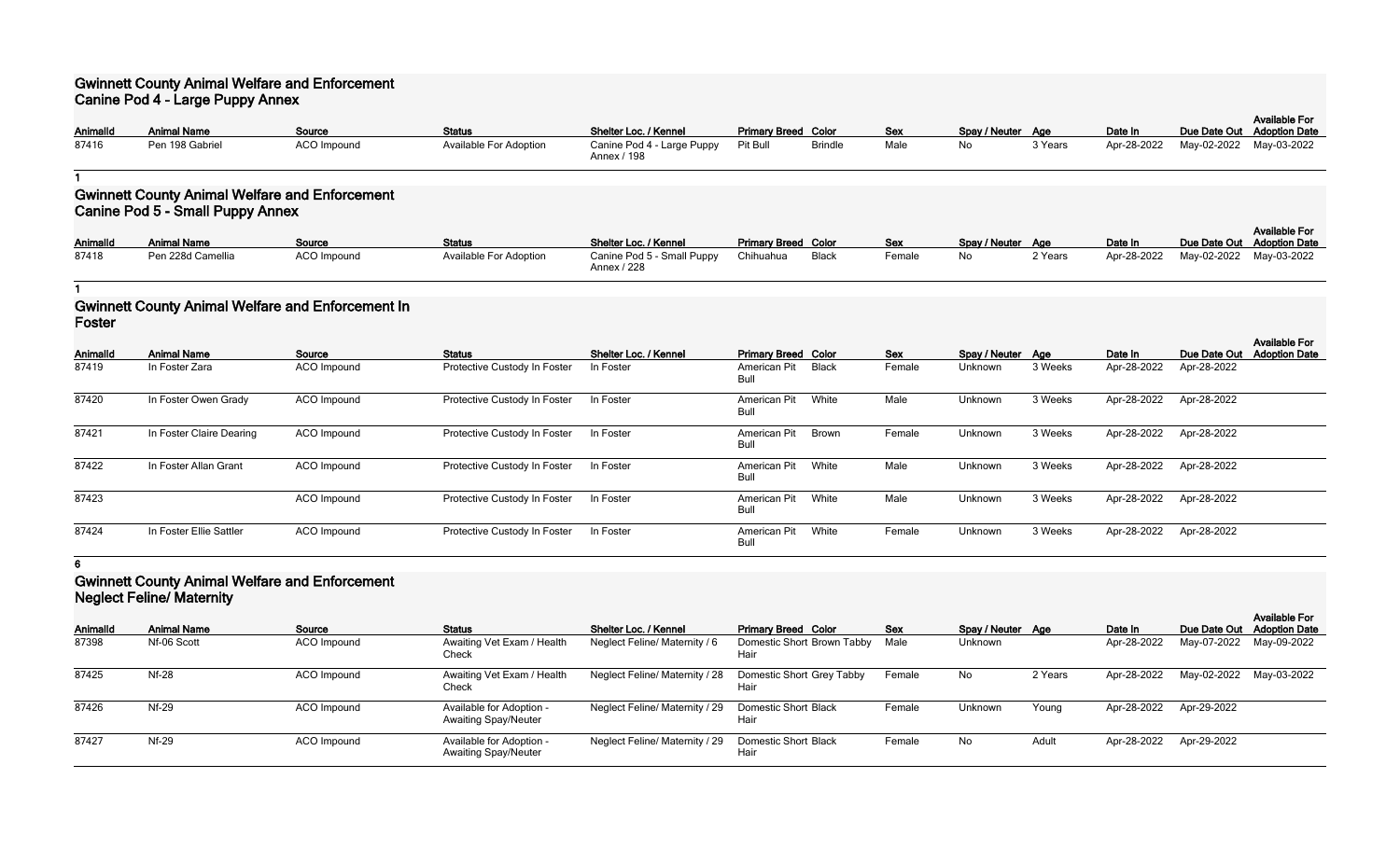| 87437 | $Nf-26$      | ACO Impound | Awaiting Vet Exam / Health<br>Check | Neglect Feline/ Maternity / 26 | Domestic Short Brown Tabby Unknown<br>Hair |         | Unknown | Young | Apr-28-2022 | May-01-2022             |  |
|-------|--------------|-------------|-------------------------------------|--------------------------------|--------------------------------------------|---------|---------|-------|-------------|-------------------------|--|
| 87438 | $Nf-26$      | ACO Impound | Awaiting Vet Exam / Health<br>Check | Neglect Feline/ Maternity / 26 | Domestic Short Black<br>Hair               | Unknown | Unknown | Young | Apr-28-2022 | Mar-15-2022             |  |
| 87439 | <b>Nf-27</b> | ACO Impound | Awaiting Vet Exam / Health<br>Check | Neglect Feline/ Maternity / 27 | Domestic Short Grey Tabby<br>Hair          | Unknown | Unknown | Young | Apr-28-2022 | Mar-15-2022             |  |
| 87440 | <b>Nf-27</b> | ACO Impound | Awaiting Vet Exam / Health<br>Check | Neglect Feline/ Maternity / 27 | <b>Domestic Short Grey</b><br>Hair         | Unknown | Unknown | Young | Apr-28-2022 | Mar-15-2022             |  |
| 87443 | Nf-8         | ACO Impound | Awaiting Vet Exam / Health<br>Check | Neglect Feline/ Maternity / 8  | Domestic Short Black<br>Hair               | Unknown | Unknown | Young | Apr-28-2022 | May-01-2022 May-03-2022 |  |

**9**

### **Gwinnett County Animal Welfare and Enforcement Puppy Triage**

| Animalld | <b>Animal Name</b> | Source      | <b>Status</b>                       | Shelter Loc. / Kennel | <b>Primary Breed Color</b>  | <b>Sex</b> | Spay / Neuter Age |       | Date In     |                         | <b>Available For</b><br>Due Date Out Adoption Date |
|----------|--------------------|-------------|-------------------------------------|-----------------------|-----------------------------|------------|-------------------|-------|-------------|-------------------------|----------------------------------------------------|
| 87413    | $Pt-1$             | ACO Impound | Awaiting Vet Exam / Health<br>Check | Puppy Triage / 1      | Domestic Short Grey<br>Hair | Unknown    | Unknown           | Baby  | Apr-28-2022 | May-01-2022             |                                                    |
| 87414    | $Pt-1$             | ACO Impound | Awaiting Vet Exam / Health<br>Check | Puppy Triage / 1      | Domestic Short Grey<br>Hair | Unknown    | Unknown           | Baby  | Apr-28-2022 | Apr-30-2022             |                                                    |
| 87415    | $Pt-1$             | ACO Impound | Awaiting Vet Exam / Health<br>Check | Puppy Triage / 1      | Domestic Short Grey<br>Hair | Unknown    | Unknown           | Baby  | Apr-28-2022 | Apr-30-2022             |                                                    |
| 87442    | $Pt-3$             | ACO Impound | Awaiting Vet Exam / Health<br>Check | Puppy Triage / 3      | <b>Terrier</b><br>Bronze    | Female     | Unknown           | Adult | Apr-28-2022 | May-01-2022 May-03-2022 |                                                    |

**4**

## **Gwinnett County Animal Welfare and Enforcement Sick Canine**

| AnimalId<br>87444 | Animal Name<br>Sd-5 | Source<br><b>ACO Impound</b> | <b>Status</b><br><b>Available For Adoption</b> | Shelter Loc. / Kennel<br>Sick Canine / 5 | <b>Primary Breed Color</b><br>Siberian Husky Black |       | <b>Sex</b><br>Jnknown | Spay / Neuter Age<br>Unknown | 4 Years | Date In<br>Apr-28-2022 May-08-2022 May-09-2022 |             | <b>Available For</b><br>Due Date Out Adoption Date |
|-------------------|---------------------|------------------------------|------------------------------------------------|------------------------------------------|----------------------------------------------------|-------|-----------------------|------------------------------|---------|------------------------------------------------|-------------|----------------------------------------------------|
| 87445             | Sd-4                | <b>ACO Impound</b>           | <b>Available For Adoption</b>                  | Sick Canine / 4                          | Shepherd                                           | Brown | Jnknown               | Unknown                      | 4 Years | Apr-28-2022                                    | May-08-2022 | May-09-2022                                        |

**2**

## **Gwinnett County Animal Welfare and Enforcement Sick Canine Annex**

| VUIIIIV / VIIIVA |                    |                    |                               |                        |                            |             |        |                   |         |             |                            |                      |
|------------------|--------------------|--------------------|-------------------------------|------------------------|----------------------------|-------------|--------|-------------------|---------|-------------|----------------------------|----------------------|
| <b>AnimalId</b>  | <b>Animal Name</b> | Source             | <b>Status</b>                 | Shelter Loc. / Kennel  | <b>Primary Breed Color</b> |             | Sex    | Spay / Neuter Age |         | Date In     | Due Date Out Adoption Date | <b>Available For</b> |
| 87417            | Sd-18              | <b>ACO Impound</b> | <b>Available For Adoption</b> | Sick Canine Annex / 18 | Pit Bull                   | <b>Blue</b> | Male   | Unknown           | 2 Years | Apr-28-2022 | May-01-2022                |                      |
| 87449            | Sd-12              | <b>ACO Impound</b> | <b>Awaiting Triage</b>        | Sick Canine Annex / 12 | Collie Smooth Black Brown  |             | Female | Unknown           | 1 Year  | Apr-28-2022 | May-08-2022                |                      |

**2**

## **Gwinnett County Animal Welfare and Enforcement Sick Feline**

|                 |             |                    |                        |                       |                            |       |        |                   |          |         |                            | <b>Available For</b> |
|-----------------|-------------|--------------------|------------------------|-----------------------|----------------------------|-------|--------|-------------------|----------|---------|----------------------------|----------------------|
| <b>AnimalId</b> | Animal Name | <b>Source</b>      | <b>Status</b>          | Shelter Loc. / Kennel | <b>Primary Breed Color</b> |       | Sex    | Spay / Neuter Age |          | Date In | Due Date Out Adoption Date |                      |
| 87448           |             | <b>ACO Impound</b> | Available For Adoption | Sick Feline / 12      | Domestic                   | White | Female | Unknown           | 6 Months |         | Apr-28-2022 May-01-2022    |                      |